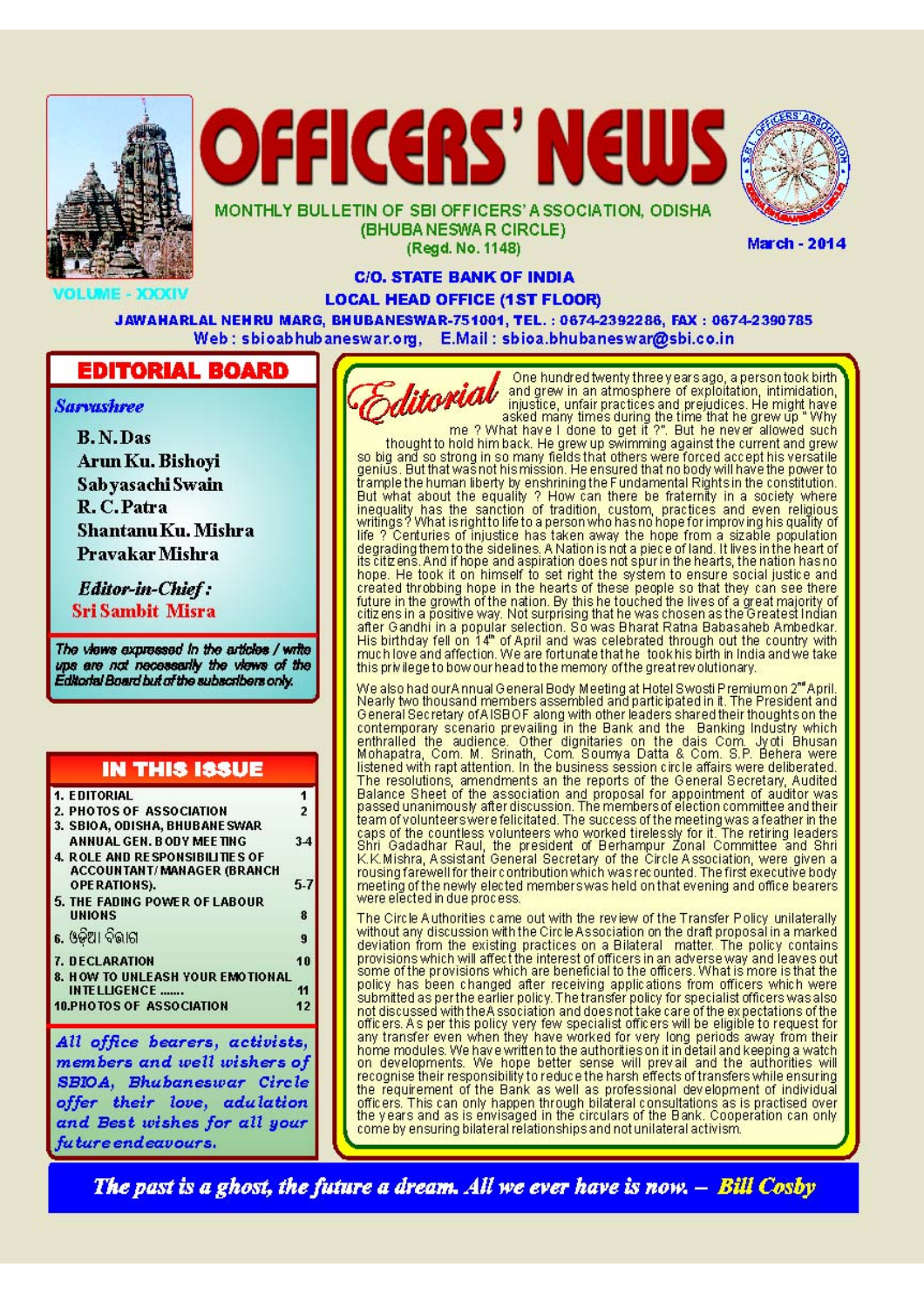# **ASSOCIATION IN UNITY IS STRENGTH**





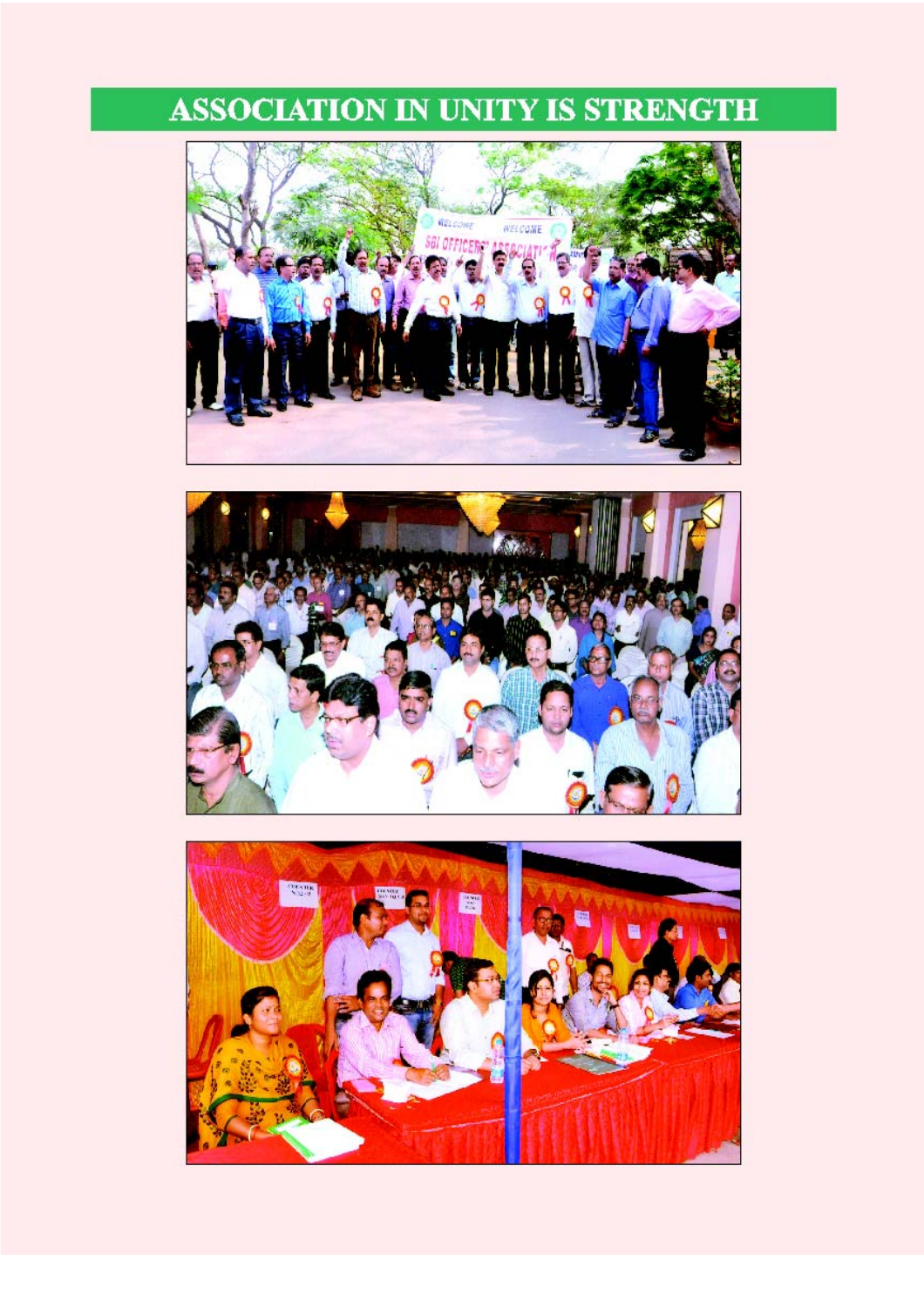#### **SBI OFFICERS' ASSOCIATION, ODISHA, BHUBANESWAR CIRCLE ANNUAL GENERAL BODY MEETING, HOTEL SWOSTI PREMIUM, 2ND March,2014**

#### BHUBANESWAR

The Annual General Body Meeting of SBI Officers' Association, ODISHA, Bhubaneswar Cirlce was held on 2nd March 2014 at Hotel Swosti Premium, Bhubaneswar at 10.30 AM. Around 2000 officers working in different branches and offices of State Bank of India through out the state attended the meeting.

Ms Kalyani Bhoi welcomed the guests on the occasion to the podium giving a birds eye view of the historical prospective of the circle, its people and their unflinching faith in justice, equality, fraternity and human dignity. The President of AISBOF, Com. B.K. Awasti inaugurated the meeting with lighting of the lamp along with other guests and paying floral tribute to the first President and General Secretary of the association Late Comrade P.V.S. Murty and Late Comrade N.N.Das. The hall paid its respect to the motherland standing up to the tunes of "Bande Utkal Janani" rendered by the inhouse cultural forum "NINAD". After felicitation of the guests the President of the Circle Association, Com. Bibekananda Das, took over the charge of the meeting.

Comrade B N Das started his speech by welcoming the distinguished guests from different circles, media persons ,the office bearers of the pensioner association, former President & Secretary, leaders of SBIOA, and officer bearers of SC/ST Welfare Council and all the members of SBIOA. Sri Das also expressed his heartfelt thanks to the members of election committee for successfully conducting the election of the association held in January for the triennial 2013-2016.

Comrade Sri Sambit Mishra, General Secretary, SBIOA, Bhubaneswar Circle welcomed each one of the guest in the dias by highlighting their contribution to the Association and appreciated their presence in Bhubaneswar which will tighten fraternal bond and strengthen the trade union movement. He also welcomed the office bearer of the Pensioner association and former leaders of the association. He expressed concern over the new licence policy of RBI, the difficulties being faced by the banking community in the last three years and appealed to the members to be united and fight against the injustice while working to enhance the interest of the Bank. He gave the example of a boat in high sea and requested the members

to keep the boat floating while not compromising with their legitimate rights.

Comrade Y.Sudarsan, the General Secretary of AISBOF, gave the key note address as the chief speaker. He narrated the development of trade union movement in post second world war period and the pre independence era. He brought to focus the working of SBI after the passage of SBI Act and development of trade union movement in the Bank and its officers. The employees and officers of the bank have worked in tandem for the economic development of the country and bringing banking services to the poor and people in every nook and corner of the country. The pragmatic approach of the trade unions in technological transformation and their role during natural calamities can't be under estimated. While working in remote places under the threat of internal insurgency and wriggling under lack of basic comforts, the officers have never flinched from discharging their responsibilities either to the Bank or to the Nation or to the Humanity. He expressed his anguish on delay in settling the legitimate claims of officers and employees through wage negotiation even while generating ample profit. He informed the house on the discussions in wage negotiation in detail and flayed the abysimal low offer as well as various unreasonable demands of the IBA. He congratulated all the officers and employees who have participated in the last strike and told that the further round of negotiation with IBA will decide the future course of action. He appealed to the officers irrespective and rank and file to participate voluntarily and wholeheartedly in the strike call in future & protest against any injustice as we negotiate for revision in wages for officers upto scale VII. In this context he cautioned management for resorting to divide the unity of officers by issuing ambiguous instructions that officers of scale IV and above cannot participate in the strike etc.

 He also deliberated on the NPA syndrome in the Bank and the attitude of management in punishing low ranking officers in financing low ticket advances for the loans turning bad while protecting the highranking officials from the responsibility of high ticket loans as most of these are financed through committee approach. Comrade Sudarshan , expressed his concern over the attitude of the controllers, particularly that of the Regional Managers, during the review meetings and cautioned that by force and aggression people can't be forced to give result. If it at all works in the short run, it is sure to fail in the long run. He also mentioned that the Federation has born out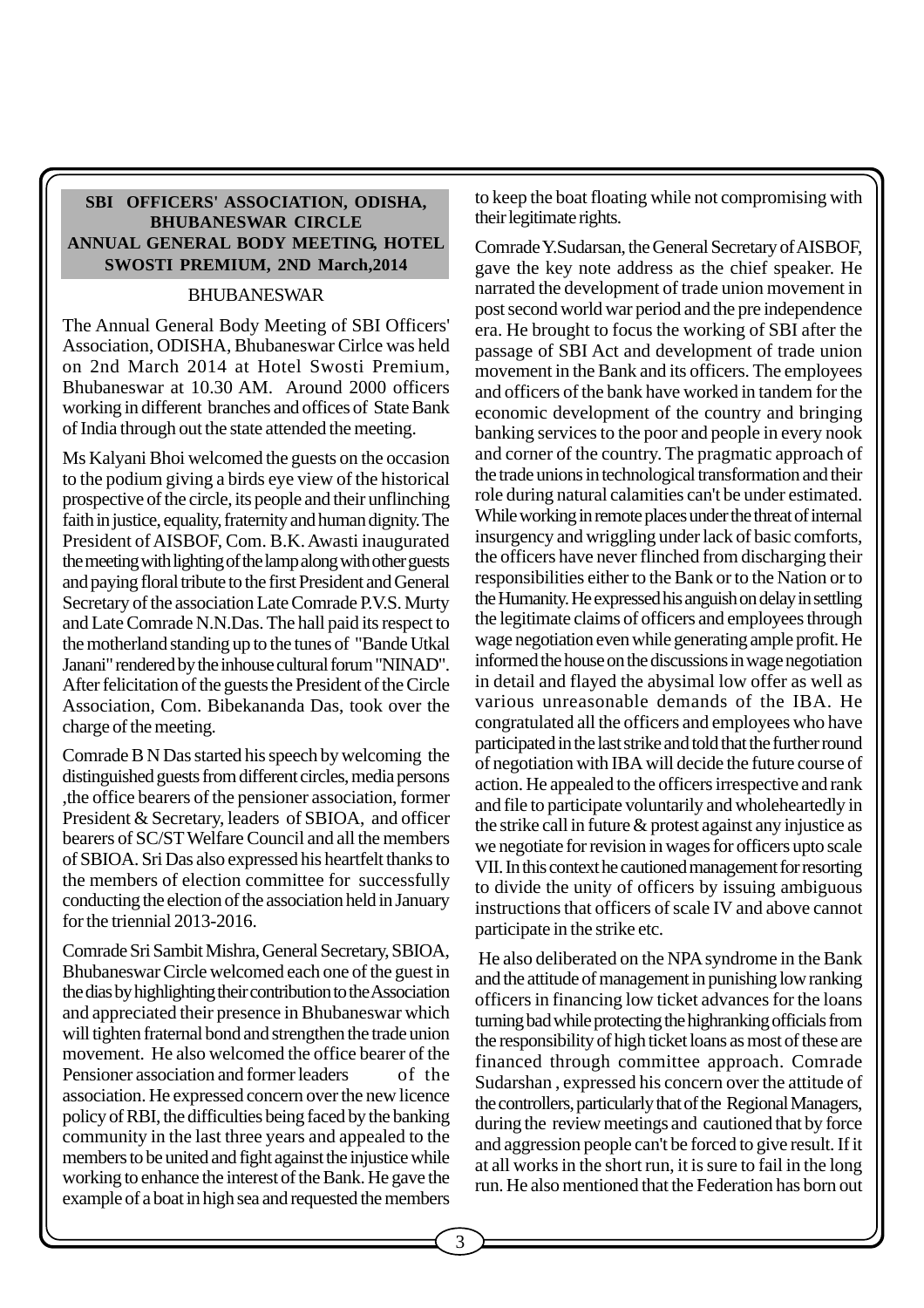of anguish, atrocities, vindictive attitude of the management during 1960s. Further, he gave the examples of the wrong doings of East India Company and the Multinational companies and the consequences thereof. He advised to the controllers to respect the contribution of human resources which is considered the intellectual capital of the bank and take care of the sentiments of those working in adverse conditions. He emphasised the role of collective bargaining to achieve more.

He Placed before the house the following demands:

(i)To adopt transparency in transfer policy in the circle level.(ii)To withdraw the unilateral punishment imposed upon the office bearers. (iii) To go for quality finance  $\&$ stop reckless financing. He requested members to extend excellent customer service and reduce customer complaint and keep patience and not to be disheartened and refrain from relaying rumours regarding wage revision. Comrade Sudarshan ended his speech with a request to unite  $\&$ fight against the injustice. Finally he congratulated the circle office bearers & the volunteers for successfully organizing the Annual General Body Meeting 2014.

Commrade Jyoti Bhushan Mohapatra, General Secretary and Workmen Director, Central Board of SBI, began his speech by congratulating SBIOA for organising such a meeting with huge gathering. He emphasised the unity of employees and officers and congratulated all for the participation in the last strike called by United Forum of Bank Union(UFBU) and making it a grand success. He insisted for better co-ordination between employees and officers to achieve the desired goal. He also congratulated all the members & leaders for successfully completing the election process of SBI officers Association in Bhubaneswar.

Comrade Basant Kumar Awasthi , President AISBOF, spoke against compeling branches for cross selling as it will result in misselling and affect the reputation of the Bank. He said that 'Management is implementing any time and any where transfer policy', besides putting pressure on officers to resign. Officers are made to work long hours without break and don't find anytime for themselves or their family. Yet they get all the flaks. Comrade Awasthi appealed to the members to unite and express solidarity for Association and have faith upon the leaders to achieve the desired goal.

Com.Sri Sreenath, General Secretary, Kerala Circle, emphasised the contribution of the officers community performing against all odds and express his concern on putting pressure on them to extend finance to ineligible borrowers which is harmfull to the banking sector.

Mr S P Behera, President SBI Staff Association, Bhubaneswar Circle, congratulated the newly elected leaders in the recently held election. He emphasised the unity of officers & employees and congratulated the members for successful strike on 10th and 11th February 2014. Com. Behera condemned the management's vindictive and negative attitude. He cautioned against the high handedness of the management. He cited some of the instances of Regional Managers, directly threatening the counter clerks for not achieving the desired target in cross selling etc. He cautioned such controllers to desist from such action. Further, he appealed all the officers and employees to be patient and not rely upon rumours pertaining to wage revision.

Com.Soumya Dutta, President Bengal Circle, started his speech in ODIA, which he learnt during his stay in the state as a student for his law degree, amid huge round of applause by the members present in the hall. Com. Dutta told that sacrifice and unity are bread and butter for any trade union. He reiterated that the dignity of the officers must be uphold at all costs and injustice shouldn't be tolerated. He advised the new leadership of Bhubaneswar Circle to uphold and carry the legacy of leadership of the circle. Com. Dutta ended his speech invoking the revolutionary slogan "inquilab zindabad".

Com.B N Das, who was presiding over the meeting, expressed his concern for poor attendance during the peaceful protest in front of Zonal office/LHO, Bhubaneswar in the last strike of February 2014 and appealed for unity among the fraternity in order to achieve the desired goal. Further, he assured on behalf of the circle every support to the Federation.

Com Sabyasachi Swain, Dy.General Secretary, SBIOA, Bhubaneswar Cirlce expressed his heartfelt thanks to all the members, particularly to those who have come from far off places for attending the meeting. He thanked all the Leaders from various circles, Federation for being present in Bhubaneswar despite their busy schedule and inspiring the members through their speech. He appreciated the presence of the office bearers of the pensioner association, staff association, SCST welfare council and the leaders who have retired from the bank's service. He also extended thanks to the Media persons, Photographers, the management and staff of swosti premium and volunteers for their co-operation for the success of the meeting.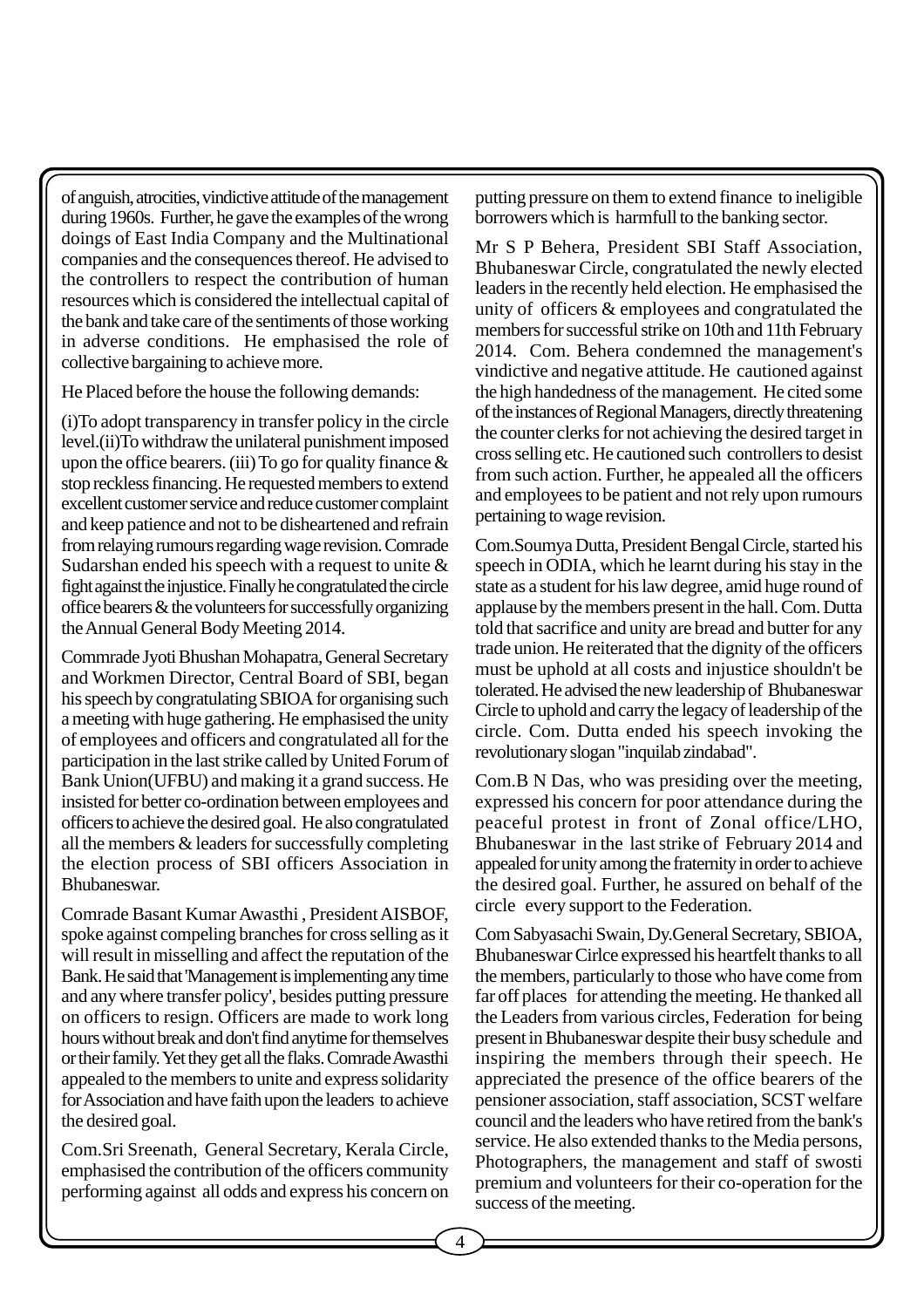## **ROLE AND RESPONSIBILITIES OF ACCOUNTANT/ MANAGER (BRANCH OPERATIONS).**

#### **Role :**

- Joint Custodian of the Branch.
- Responsible for Cash/Gold Ornaments (as a Joint Custodian), Security Documents viz., Specimen Signatures, Branch Documents, etc.
- He is the floor manager for the Branch, ensuring punctuality, neatness and efficient functioning of the Branch.
- Coaching and motivating the SWOs to be customer friendly, encouraging them to interact with the customers.
- Handling staff related matters, maintenance work for the Branch, Operational risks in the Audit process, timely submission of MIS related information etc., under overall supervision of the Branch Manager
- Taking charge of Administrative matters, matters relating to Premises, Rent, Electricity, Utilities, Annual Maintenance Contracts, ATM, etc. under the overall supervision of the Branch Manager .
- Liaising with external agencies like CPCs, Contact Centre, ATM Agencies and CM (Admin) to ensure effective functioning of the Branch.
- Ensuring smooth and efficient functioning of the Branch on various efficiency related parameters for the customer service, staff and upkeep of the Branch.
- Act as a whistle blower and report to Controllers actual or suspected frauds, inappropriate behaviour and practices, unethical actions etc.

#### **Responsibilities**

- Overall Head of the Administration Unit of the Branch reporting to the Branch Manager.
- Handling CMS complaints and Customer Complaints which cannot be solved by SWOs/ Grahak Mitra.
- Monitor and report the performance of external agencies attached to the Branch for upkeep of ATMs, hardware, courier services etc. to controllers, so that all the facilities are available in trouble- free manner for rendering excellent customer service.
- Ensure that the ATM PIN mailers are handled securely and the undelivered ATM cards are not handled by

the persons who handle ATM PIN mailers. All undelivered ATM cards and PINs are delivered to the account holders after follow up & destroyed after 45 days if remains undelivered.

- Ensure Safe custody of scrips, safe deposit articles, vacant safe deposit locker keys.
- Ensure that Current and Last calendar month's vouchers are kept in lock and key.
- Delivering and accepting welcome kits to/from Senior/Spl Assistants at the end of the day.
- Branch Document Register is to be maintained as per laid down instructions.

Branch Licence, Emergency Arrangement, Locking up Arrangement, DRP & BCP, Insurance and AMC of Bank's properties, Lease Agreements, Audit notes, Gun licence, Copy of RC books, FC, Insurance, Agreement etc. are entered in the BD Register.

- Items like NSC and LIC policies are properly recorded in the Miscellaneous Securities Register .
- The Emergency Arrangements / Locking up Arrangement are properly approved and current in order.
- BCP and DRP are approved by controllers and current.
- Ensure the display of proper notice boards as per the laid down norms from RBI/ SBI time to time.
- Allotment of staff duties and ensure job rotation.
- Resetting/foreclosure of password to the SWOs, when required after entering in the relevant Register.
- SOD/EOD Processes.
- Authorising transactions referred to him .
- Ensure Rent for Lockers are recovered periodically. (Failed SI report for recovery of rent is available in the CDC Reports Folder between 1st and 5th April.)
- Follow-up on IBTS reconciliation on a daily basis and follow up un-reconciled GLIF entries etc.
- Custody of articles for Safe Deposit and Safe Custody.
- Accepting and delivering cash from/to CAC personnel/Cash Officer.
- Any other activity necessary for efficient working of the Branch.
- Extend full support to the Branch Head as he cannot deliver 100% without your constructive support.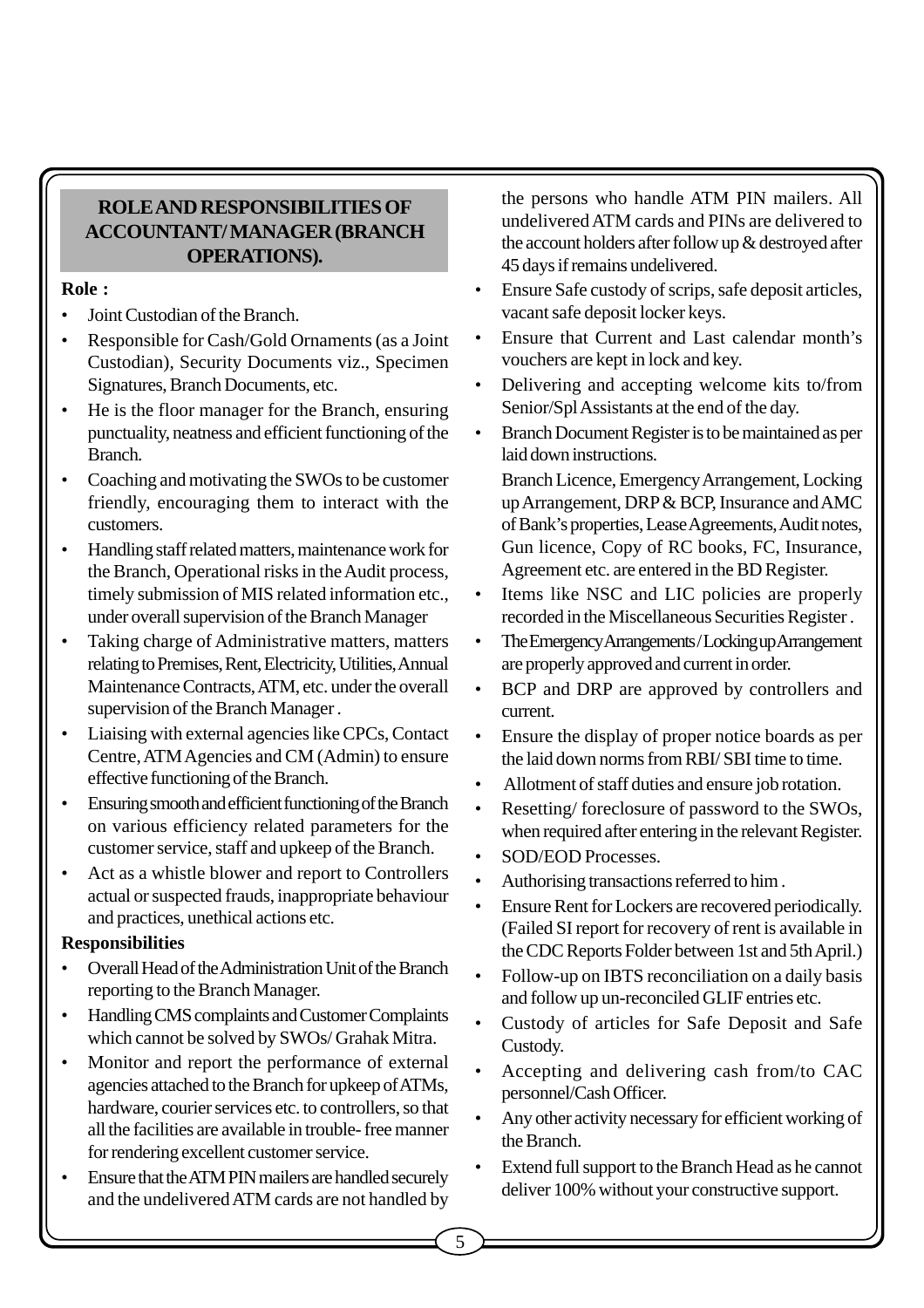## **HOUSE-KEEPING**

- Arrange for withdrawal of duplicate keys for verification from the branch where it is deposited and completely verify the keys with that of the Key Register and after due verification, re-seal the keys presently in use and deposit the same and advise the Controllers about the withdrawal and redeposit in the prescribed manner and obtain their confirmation which should be kept securely in the drawer of his desk (not hand-safe).
- Cash balance with physical counting to agree with cash balance register, BGL cash balance & CGL cash balance. Note down the difference if any for follow up & balancing.
- If the branch is a currency chest, count all the packets of Rs.1000/-, 500/- & 10% of the rest of the cash with clip system.
- Balance all the cash in almirah, bins and cages by jotting down in a register and tally with cash vault register/Currency Chest Register/98958.
- Verify all small coins bags by weighing them & check there content slips.
- Reshuffle the cash in almirah at least once in threemonths.
- Verify and Initial one or two items of cash in cash balance register daily.
- Randomly verify the complete cash balance and authenticate all items.
- Verify the gold items in gold loans bags with their content slips and tally the number of gold bags with the Loan balance file.
- Verify the 'Report on Loan Accounts' in the 'Other Reports' folder daily and ensure that the security of gold obtained as security for each gold loan account appearing in the report is turned into the vault.
- Deliver Gold pledged as security against Gold Loan Accounts after ensuring that the Gold Loan A/c is closed in the System and Gold Loan register against proper acknowledgement.
- Ensure Sundry loan documents are complete and securities obtained are current. Maintain daily list and present for renewal/ payment on due dates.
- Have full control over non-home (non cash) transactions to avert any fraud.
- Ensure the reconciliation of all the Systems Suspense Accounts including Trickle Feed, Draft/BC to be issued and other BGL Accounts on daily basis.
- Ensure the VVR checking allocation and checking on daily basis. Maintain the VVR Roaster as per laid down instructions. Ensure entering the missing vouchers in the 'Missing Vouchers Register'. Any deviations to be brought to the knowledge of the Branch Manager.
- All statutory instructions regarding Service Tax and TDS must be adhered with and the amount recovered is deposited into the Government a/c before the 7th of every month. In case of need, help of any local Chartered Accountants can be sought.
- Verify the physical stock of all security forms with that of registers.
- Ensure destruction of all obsolete security forms viz. DD/BC etc. except IOI instruments with the Controller's permission.
- Verify the Miscellaneous articles in Safe Deposit with the acknowledgements for deliveries since last inspection. Examine the packing, seals, numbers and storage.
- The Fixed Assets Register and Ledger should be checked, including physical verification of fixed assets.
- Verify the securities held at the Branch pending disposal.
- Verify the balance of stamps held in Stamp Account. Obsolete, unusable stamps should be sent to appropriate stamp authority for seeking refund.
- Maintain the relative books and ensure BMMC depicts the true picture of position obtaining at the Branch.
- Ensure Joint Custody of Security forms other than cheque books.
- Ensure KYC norms / AML guidelines are followed for deposit accounts.
- Ensure Trusts, Minors accounts and Government Accounts are clearly indicated, flagged and operations conducted according to the mandate.
- The specimen signatures, Trust Deeds and letters of various government departments are held under proper custody .
- Diarise the dates of renewal of Gun Licence, Lease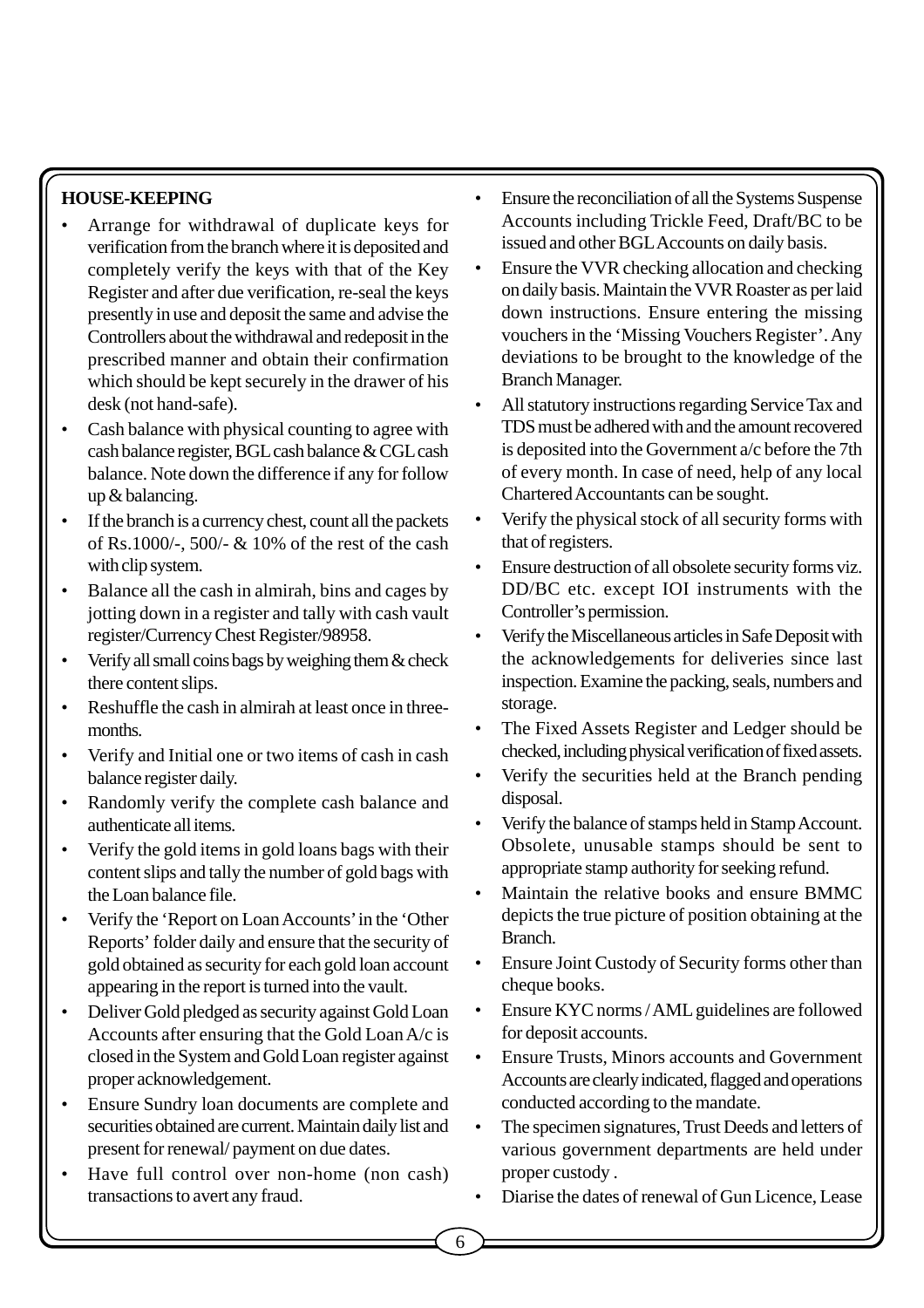Deeds of Office Premises/ATM Premises, Certificate for Weights & Measures, Insurance Policies of Bank Vehicles, Strong Room Fitness Certificate etc. and ensure proper renewal.

- Ensure the prompt balancing of securities, stamps, fixed assets etc.
- Scrutinise and follow-up outstanding entries in the sensitive accounts like Suspense, Sundry Deposits, System Suspense Accounts.
- Clearing difference should be followed up vigorously.
- Postage Balance, letters pending, Inward/Outward/ Courier/ Registered Letters Sent Registers should be scrutinized periodically. Letters should be delivered for despatch only against proper acknowledgement of the Courier in the postage book.
- Deceased case documents for the period between two inspections previous to last one inspection should be kept as one document with new number.
- All staff loans are sanctioned properly and lien is noted in PF and cancelled when the account is closed. Take a print of lien from PPG SITE ,if confirmation not received from LHO.
- Obtain ANNEXURE \_G in all loan accounts of illiterate borrowers.

### **IMPORTANT REGISTERS**

- Branch Document Register
- Branch Manager's Monthly Certificate Register
- Key Register
- Handing over / Taking over of Keys Register
- Miscellaneous Securities Register for NSC/LIC
- Security/Safe Custody Register
- Sundry Loans Register
- Cheques handed over for Despatch Register
- System Suspense/ATM System Suspense Accounts Reconciliation Register
- VVR Allotment Register
- Missing Voucher Register
- Office Orders Issued Register
- ATM PIN mailer issue Register
- INB Kit issue Register
- Fixed Assets Register/ Ledger
- Security Forms Destroyed / Cancelled Register
- Pass Book Over Night Retained Register
- Interest Paid on Delayed Collection Register
- Postage Register/Regd Post Register/Courier Register
- Undelivered Letters Register
- TDS Register/File of Form 15G / 15H
- Locker Access Register
- Cheque book/Pass book issued Register
- Stopped Cheque Register
- Leave Register
- Government Commission Register
- Cheque Referred and returned Register
- IOI Drafts reported lost Register

### **Taking Over in a nut shell**

- 1. Arrange for withdrawal of duplicate keys and verify them with that of the Key Register
- 2. Verify the cash, including cash in the Currency Chest, hand balance and SWO's cash box and balance it with BGL cash balance & CGL cash balance. (In case of Currency Chest Branch, verify the Currency Chest balance with the Chest Slip/Vault Register / 98958 – 'Currency Chest Bin balance a/c '/ ICCOMS. Verify the small coins bags with that of the small coins depot balance.
- 3. Verify the number of gold bags with the loan balance file and the gold items in the bags with the content slips.
- 4. Verify the sundry loan documents with the loan balance file and ensure that the securities held are current. .
- 5. Verify the Branch Documents with the B/D Register.
- 6. Verify the securities such as IOI, guarantee forms and other security forms as per Security Register
- 7. Verify the miscellaneous security Register with the securities / items entered therein.
- 8. Verify the keys of vacant and surrendered lockers and ensure that it is not held by the custodian who handles the master key.
- 9. Verify the safe custody scrips with the safe custody Register . Verify that interest is realised wherever applicable and renewed in case of matured scrips.
- 10. Verify the Safe Deposit Articles with the S/D Register and ensure that the seals in the pockets are intact.
- 11. Peruse the RFIA report and the circle Audit report and concentrate on persisting and serious irregularities.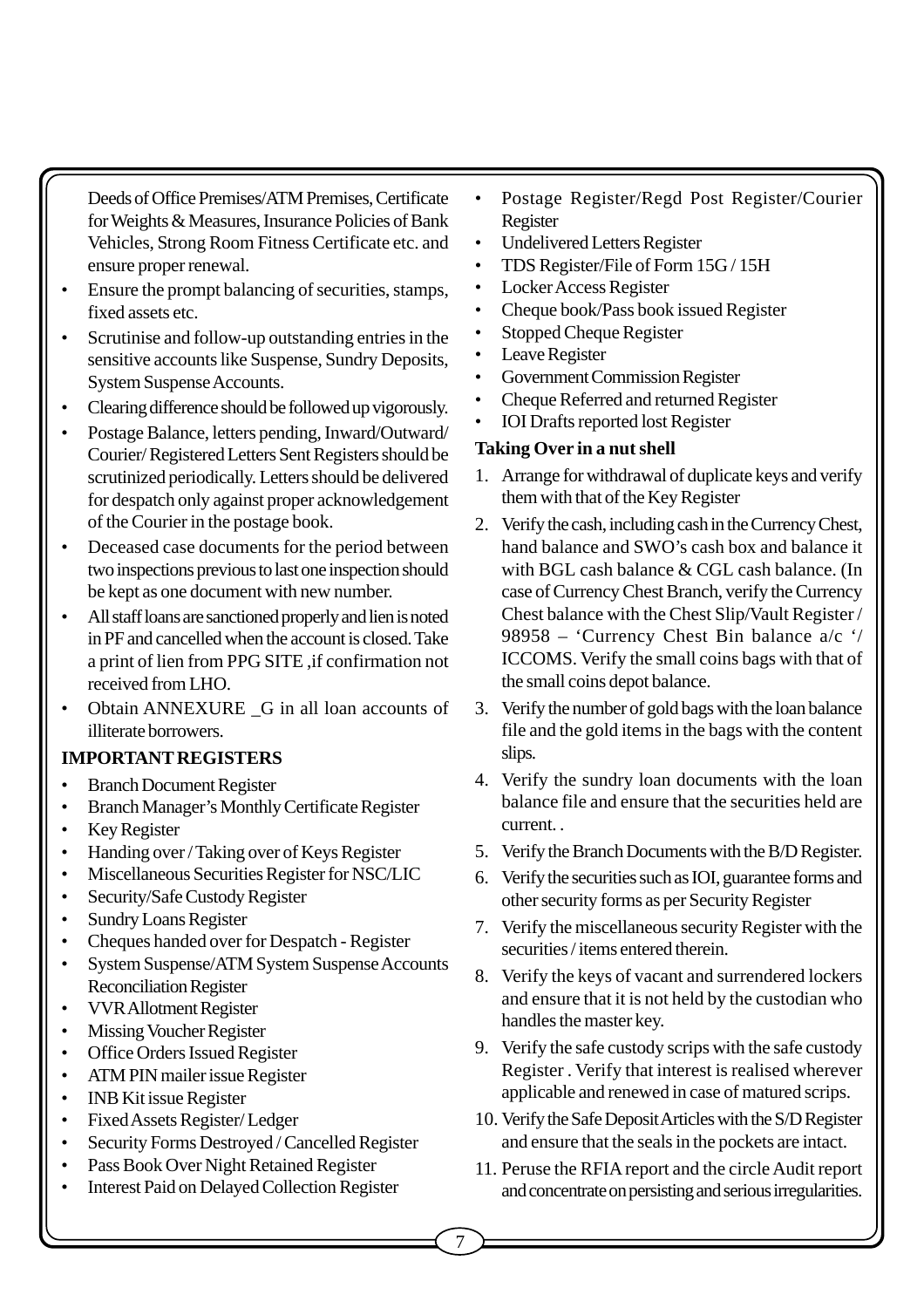#### **THE FADING POWER OF LABOUR UNIONS The Mint Published on March 25, 2014**

Last week witnessed the temporary lockout of two Toyota Kirloskar plants in Bidadi in Karnataka following wage disputes between the company's management and the labour union. With the management's decision on Thursday to end the lockout-imposed earlier citing worries over the safety of workers and management personnelfears of violence have allayed. For the moment, the management has gained the upper hand by suspending 17 employees and not giving into the wage demands of the union.

Quite naturally, the Toyota episode has brought back memories of the outburst of violence during labour disputes in the recent past. In 2012, violence at Maruti's plant at Manesar led to the death of a member of the company's management. In 2009, a senior executive of Pricol in Coimbatore was killed in a similar bout of violence following the suspension of a group of workers. Not to forget the murder of the chief executive officer of the Indian unit of Graziano Trasmissioni in 2008 by employees who were fired.

While white-collared workers have clearly been at the receiving end of violence in recent years, it has not been a clear one-way affair. In 2005, labour protests at a Honda plant in Gurgaon demanding the reinstatement of fired workers led to police excess on protesting workers.

 What is the reason for the spurt in violent industrial action in recent years?

Two trends are visible on the labour front. One, the number of industrial disputes has fallen from over 1,800 (strikes and lockouts) in 1990-a year before the advent of reforms-to 345 in 2009, the year for which the Labour Bureau has published authoritative statistics. Two, the increasing number of contract labourers, in contrast to regular, unionized, workers employed in the private sector.

Today, contract employees account for about 34% of the total workforce in India's top publicly traded companies that contribute to almost two-thirds of the total market capitalization of all listed companies. The share of contract workers in the total workforce is as high as 47% in the automobile sector which has witnessed the most labour-related disturbance in recent years.

The preference of companies to employ contract labour is explained by India's restrictive labour laws. One such law is the Industrial Disputes Act, 1947 that requires both compensation and prior permission from the government for retrenchment of workers in firms employing more than one hundred workmen. This, in turn, has led companies to hire labour through contractors, helping to keep many of their employees out of the regular payroll, thus escaping the provisions of the Act.

Effectively, contract labour provided companies with the flexibility to hire or fire based on business conditions, while undercutting the power of the unions. This presented companies with a luxury they could not afford otherwise, but more importantly it brought into focus the relationship between regular and contract workers. Contract workers could cooperate-or effectively unionize-with regular workers and demand higher wages and benefits. Or they could compete with regular workers, forcing them to perform better, accept lower wages, or simply perish.

During the Maruti episode, the demand to offer regular employment to contract workers formed an important part of the agenda of protesting workers. Both regular and contract workers colluded to take on the management. But in the Toyota episode, there does not appear to be the same kind of solidarity. In fact, according to some Toyota union members, the management continued to operate the plant during the lockout with the aid of contract workers-probably suggesting an undercutting of the power of the Toyota union.

The advent of competition in the labour market with the entry of contract labour has coincided with greater uncertainty in the power of the unions. While there have been notable episodes of violence-some of which have also involved contract workers joining hands with the union-during this period, Toyota's story points to an underlying story of decreasing labour union power in a relatively open labour market.

 The greater-than-average prevalence of contract labour in the automobile sector is one reason for the conflict between the unions-who fear a decline in the bargaining power from an influx of contract workers-and managements. The relatively lower number of industrial disputes in other sectors indicates the sharpness of this conflict.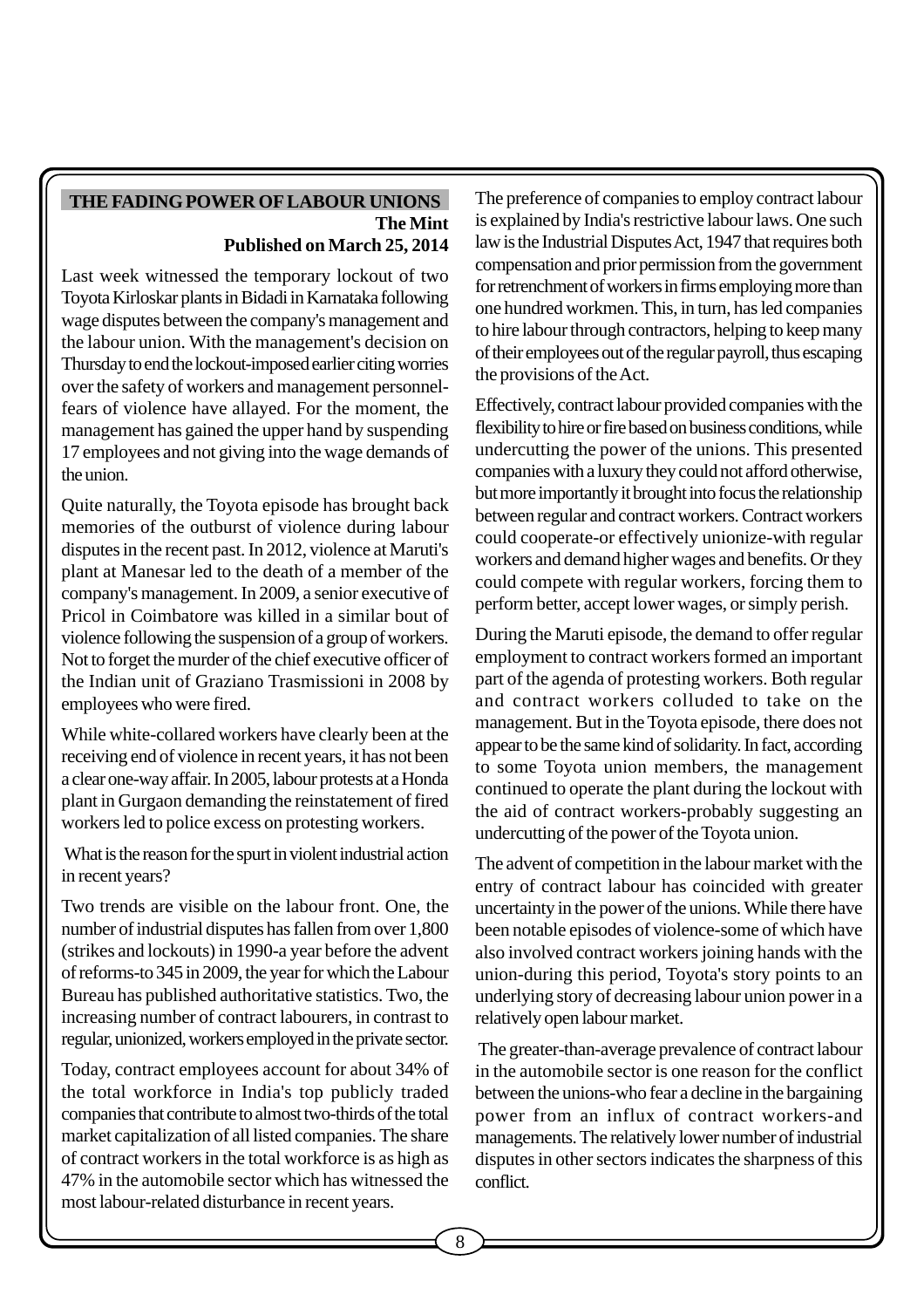## ଭାରତ ପଙ୍କଜ ଦଳମିଦମ୍<u>ମ</u>ଳଳ

ବିଶ୍ୱେଶ୍ୱର ମାଝୀ, ମୁଖ୍ୟ ପ୍ରବନ୍ଧକ, ଉଦଳା ଶାଖା

ଆସ ଗାଇବା ଆସ ଗାଇବା انا ଏଡ଼ିଶା ମାଟିର ବଂଦନା<br>'ଭାରତ ପଙ୍କଜ ଭାରତ ପଙ୍କଜ ଦଳରେ ବିରାଜ ବାଘା ଯତି ସାଇଁ ସୁରଇଂନ୍ଦ୍ର ସାଇ କେଶର ଉତ୍କଳ ବାନା । (ଘୋଷା) ଗିରି ମେଘାସନ ମୁକୁଟ ସମାନ ସାଗର ପୂରୁବ ସୀମା cjû^\ú RûYò KUòe KòõKòYò ପଣତ ଯା' ସବୁ ଜିମା ॥୧॥ @Uâò Z¯ \_ûYò É^ý]ûe RûYò ହୀରାକୁଦ ହୀରା ହାର<br>ଲିକା କଜଳର ଟିକା ଅଂଶୁପା ଚିଲିକା ନାସିକା ଯା ଖଣ୍ଡାଧାର ॥୨॥ ଥିଲା ଯା'ର ଦିନେ ସୀମା ପଡ଼େ ମନେ ଗଂଗାଠାର୍ ଗୋଦାବରୀ କୀରତି କୋଣାର୍କ ରାଜାରାଣୀ ଟେକ କଗନ୍ନାଥ ଧାମ ପୁରୀ ॥୩॥ ପଠାଣୀ ସାମନ୍ତ ଯାବତ ଚଂଦ୍ରାର୍କ ଥିବ 'ସିଦ୍ଧାନ୍ତ ଦର୍ପଣ' Rd Rd ù\a 'gâú MúZ ùMûaò¦' ଲଳିତ କଳିତ ଗାନ ॥୪॥ ପଞ୍ଚସଖା ପଦ୍ଭୁ ଅଚ୍ୟୁତ, ଅନନ୍ତ ବଳରାମ, ଯଶୋବନ୍ତ \ûi RM^Üû[ '@ZòaWÿò' LýûZ ରଚି ଉତ୍ର ଭାଗବତ ॥୫॥ କବିକୁଳକଂଜ ଉପଇଂନ୍ଦ୍ର ଭଂଜ gûekû ù~ 'gê\âcê^ò' ହୋଇ ଗଂଗାଧର ଭଶିଲେ ଯେ 'ତପସ୍ୱିନୀ' ॥୬॥<br>ଚନ୍ଦ୍ର' କାଳି ରଙ୍ଗମଂଚେ ଢଳି 'କବିଚନ୍ଦ୍ର' କାଳି ଗଣକବି 'ବୈଷପାଣି<br>ବି' ନ୍ୟାସ କଥା ଉପନ୍ୟାସ 'ବ୍ୟାସ କବି' ନ୍ୟାସ ରାଧାନାଥ କବି ମଣି ॥୭॥ ପ୍ରହରାଜ ଗୋପ ଶବଦ ଆଟୋପ ବାଲୁକା କଳାରେ ବିଶ୍ୱ ଦରବାରେ 'ପୂର୍ଣ୍**ଚଂଦ୍ର' ଭାଷାକୋଷ** ରାଜା ପୂର୍ଣ୍ଣଚଂନ୍ଦ୍ର ରିକ୍ତ କଲେ ରାଜ କୋଷ ॥୮॥

ଖୋରଧାର ବୀର ସମୁନ୍ନତ ଶିର ଧରମା ବାଜି ରାଉତ ଲକ୍ଷୁଣ ଦେଶ ଭକତ ॥୯॥ ମାତା ରମାଦେବୀ ସଂସାର ବରଜି ସମରରେ ଦେଲେ ଝାସ 'ମାଳତି' 'ନଂଦିନୀ' 'ତୁଳସୀ' 'ପଦ୍ମିନୀ' ଓଡ଼ିଆଣି ପରକାଶ ॥୧୦॥ 'ଗଉରବ' ଯାର ମଧୁ ବାରିଷ୍ଠର ଗୋପବଂଧୁ 'ଉତ୍କଳମଣି' ଗୋଦାବରୀ ଇଶ ନୀଳକଂଠ ଦାସ ବକୁଳ ବନ ବିଂଧାଣି ॥୧୧॥ 'ଶ୍ୱୀରାଧା'ର କବି ରମାକାନ୍ତ ଲଭି  $\Omega$ ଶମାନ $\degree$ 'ସରସ୍ୱତୀ $\degree$ ʻଅମତ ଫଳ' କଥା ଯାର ବଳ ମନୋଜ ଉତ୍ର ଭାରତୀ ॥୧ ୨॥ 'ମାଟି ମଟାଳ' ଟି ସେ ଗୋପୀ ମହାନ୍ତି ଭାରତେ ଉତ୍କଳ ମାନ<br>କ' ରଚି ରାଉତରା ସଚ୍ଚି 'କୋଣରକେ<sup>'</sup> ରଚି ଅଧୁନା କାବ୍ୟ ବିତାନ॥୧୩॥<br>।ନ୍ତ କବି ଆଧୁନିକ ରବି ସୀତାକାନ୍ତ କବି ୍ରପ୍ରତିଭା ପ୍ରତିଭା ମୟୀ<br>1' ଯଶ କଥା ଉପନ୍ୟାସ 'ଯାଜ୍ଞସେନୀ' ଯଶ ଜ୍ଞାନପୀଠ କାଳଜୟୀ ॥ ୧୪॥ icþaf\_êe icþak aúe aûõ]Kkû ~ûe LýûZò 'ଛଉ' 'ସମର'ତ  $'$ ସୟଲପୁରୀ $'$   $'$ ଓଡ଼ିଶୀ $'$ ାା୧୫ାା ଇଣ୍ଡୋନେସିଆର $\qquad\qquad\qquad$  "ଭୂମିପୁତ୍ର" ସାର କଳିଙ୍ଗର ବୀର ବିଜ କେତେ ବଖାଣିବି କିଅବା ଗାଇବି ଓଡ଼ିଆଟି ନିଜେ ହେକ୍ ॥୧*୬*॥ ସ୍ୱଦର୍ଶନ ଉଚ୍ଚ ମାଥ ଶିରିରାମଚଂନ୍ଦ୍ର ନିଜେ କଗନ୍ନାଥ କଳିଙ୍ଗର ନାଥ କରହେ ଶିର ଉନ୍ତ ॥୧୭॥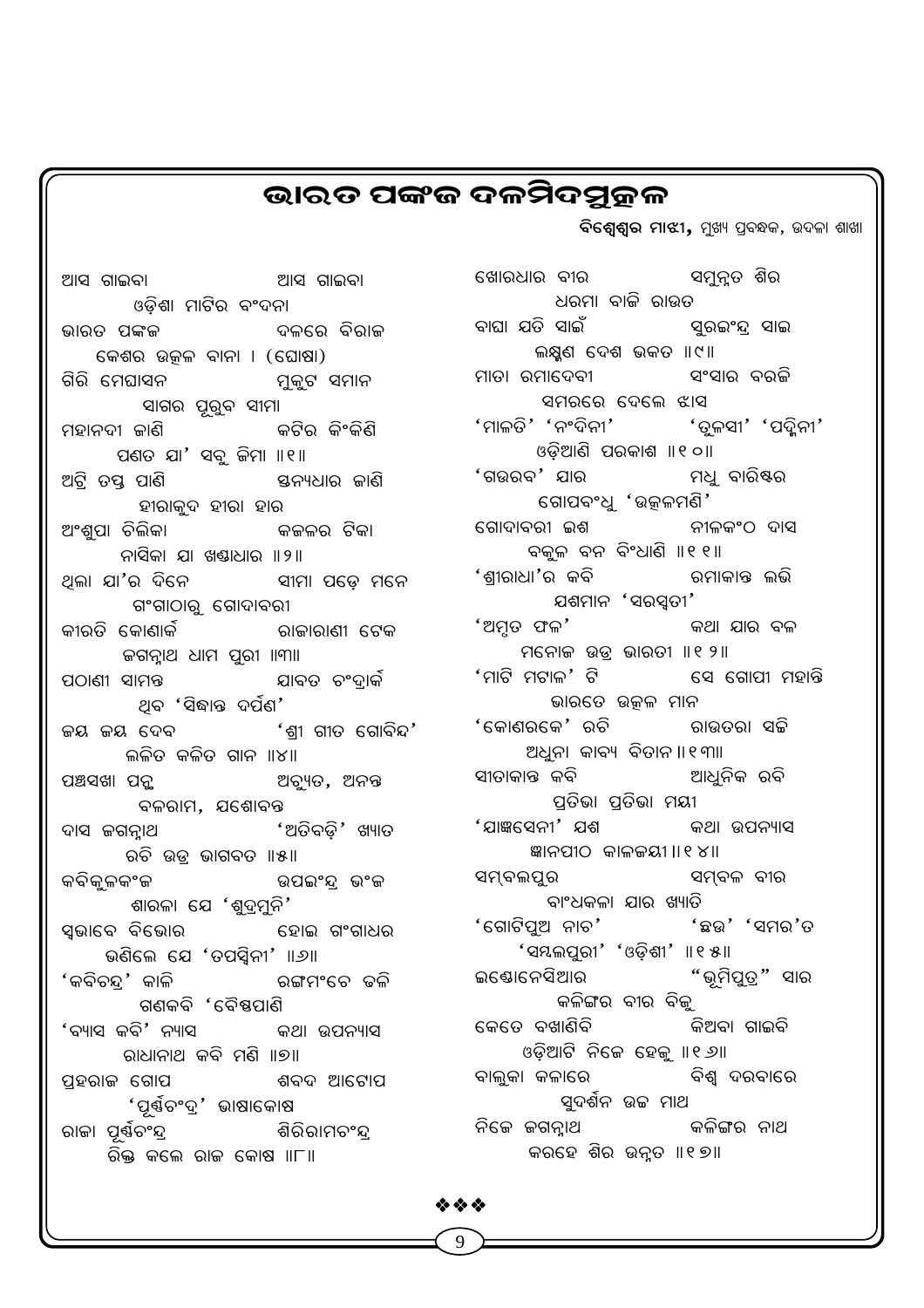## **STATEMENT ABOUT OWNERSHIP & OTHERS PARTICULARS OF NEWS PAPER "OFFICERS' NEWS"**

| Place of Publication                                                                      |                | Bhubaneswar                                                                                              |
|-------------------------------------------------------------------------------------------|----------------|----------------------------------------------------------------------------------------------------------|
| Periodicity of its publication                                                            |                | Monthly                                                                                                  |
| Printer's Name<br>Nationality<br><b>Address</b>                                           |                | Bibarani Prakashani<br>Indian<br>Tankapani Road<br>Bhubaneswar - 751 014                                 |
| Chairman, Editorial Board                                                                 |                | Sambit Misra                                                                                             |
| Nationality                                                                               |                | Indian                                                                                                   |
| Address                                                                                   |                | SBI Officers' Association,                                                                               |
|                                                                                           |                | Pt. Jawaharlal Nehru Marg,<br>Bhubaneswar-1                                                              |
| Publisher                                                                                 |                | Shri Sambit Misra<br>General Secretary,<br><b>SBI Officers' Association</b>                              |
| Nationality                                                                               |                | Indian                                                                                                   |
| Address                                                                                   | $\ddot{\cdot}$ | SBI Officers' Association,<br>Pt. Jawaharlal Nehru Marg,<br>Bhubaneswar - 751 001                        |
| Name and Address of Individuals<br>who own the newspaper and<br>partners of Share-holders | $\ddot{\cdot}$ | SBI Officers' Association,<br>Bhubaneswar Circle,<br>Pt. Jawaharlal Nehru Marg,<br>Bhubaneswar - 751 001 |

I hereby declare that the particulars given above are true to the best of my knowledge and belief.

**Sambit Misra** General Secretary

SBI Officers' Association Date : 1st March 2014 Bhubaneswar Circle, Publisher

*Printed and Published by Sri Sambit Misra, General Secretary, SBIOA, Bhubaneswar Circle at Bibarani Prakashani, Tankapani Road, Bhubaneswar - 751 014*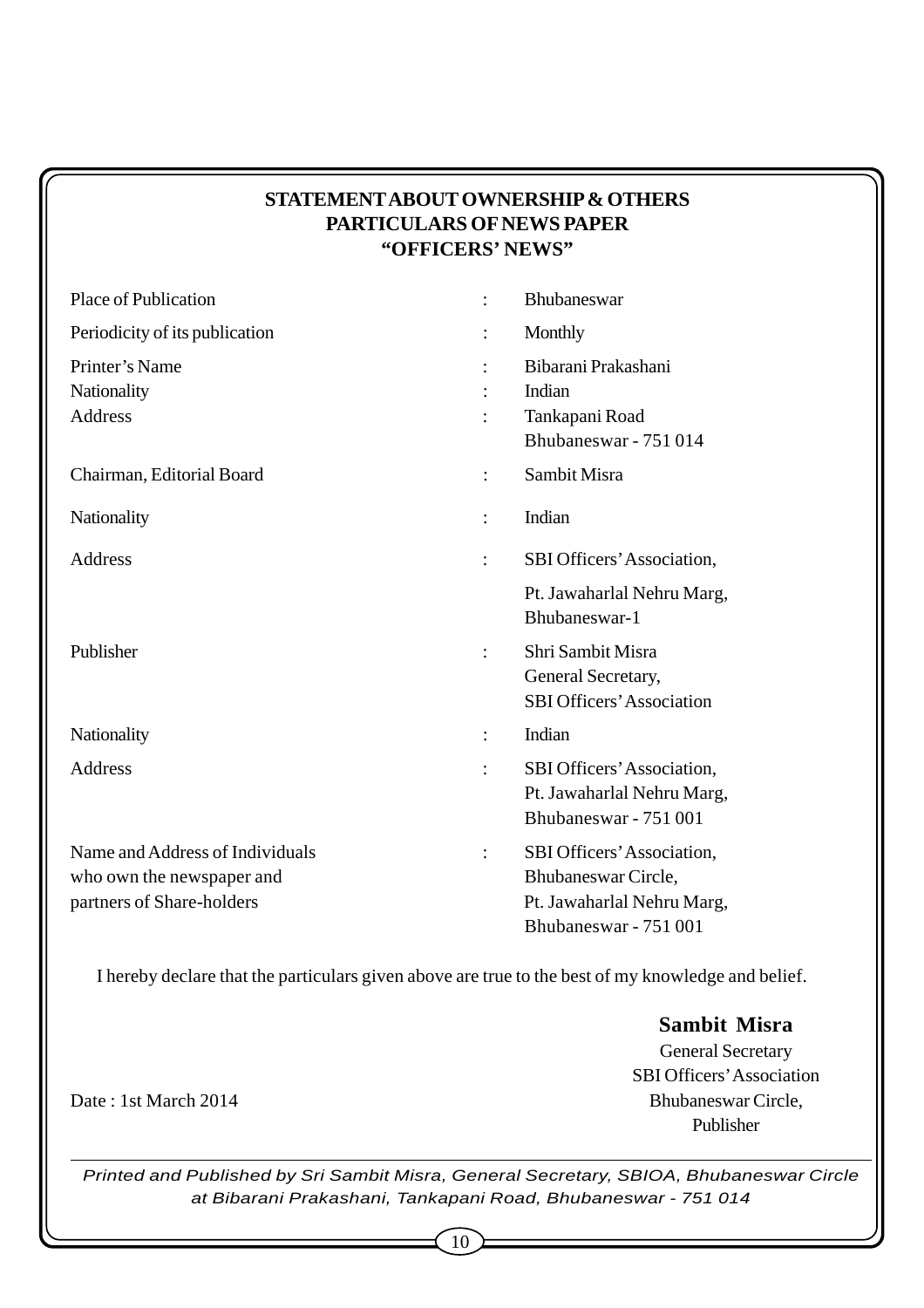#### **HOW TO UNLEASH YOUR EMOTIONAL INTELLIGENCE AND BECOME A GREAT LEADER** Nick Arrizz:

Do you know that becoming a great leader rests on the ability to master one's internal emotional landscape? Do you know that greatness is manifest by individuals who are able to display courage, inner strength, integrity, high moral values, clarity of vision, empathy, understanding, self confidence, charisma, a sense of determination and a depth of self knowledge?

Do you know that this isn't something that one needs to be born with but can be acquired in short order? How does one do that you ask?

Well simply by erasing all of the internal emotional impediments to greatness that you were programmed with during your life. These impediments exist as negative limiting beliefs and negative emotions that run amok with your brain, body and life. Examples include:

- ŵ. The fear of failure
- ÷ Lack of self confidence
- ÷ Worry
- Ø. Self doubt.



÷ Feelings of inadequacy

- é. Fear of making mistakes
- ŵ. Fear of taking responsibility
- ÷ Fear of delegating to others
- de Need to be in control.
- ŵ. The need to impress others

#### Andsoon

If we look at the consequences of harbouring one of these, say self doubt we can readily see that this will undermine self confidence, create indecisiveness, lead to procrastination, create confusion and loss of focus, will undermine one's credibility and influence and therefore erode one's power to lead effectively.

If one could simply erase self doubt from one's experience the converse would result i.e. one would feel self confident, self assured, at ease, be decisive, have clarity of mind and a clear sense of what needs to be done, able to inspire others and therefore to be a strong and credible leader.

## BEREAVEMENT

#### **COM. PARTHSARATHI BEHERA**

DOB: 19.09.1966

DO.J: 18.09.1989

DOD: 06.04.2014

Com. Parthsarathi Behera, Asst. Manager was working in our Basudevpur Branch. He died in Joundice. We pray the almighty to let his soul restin peace and to give strength to the bereaved family.

You miss 100% of the shots you don't take. - Wayne Gretzky